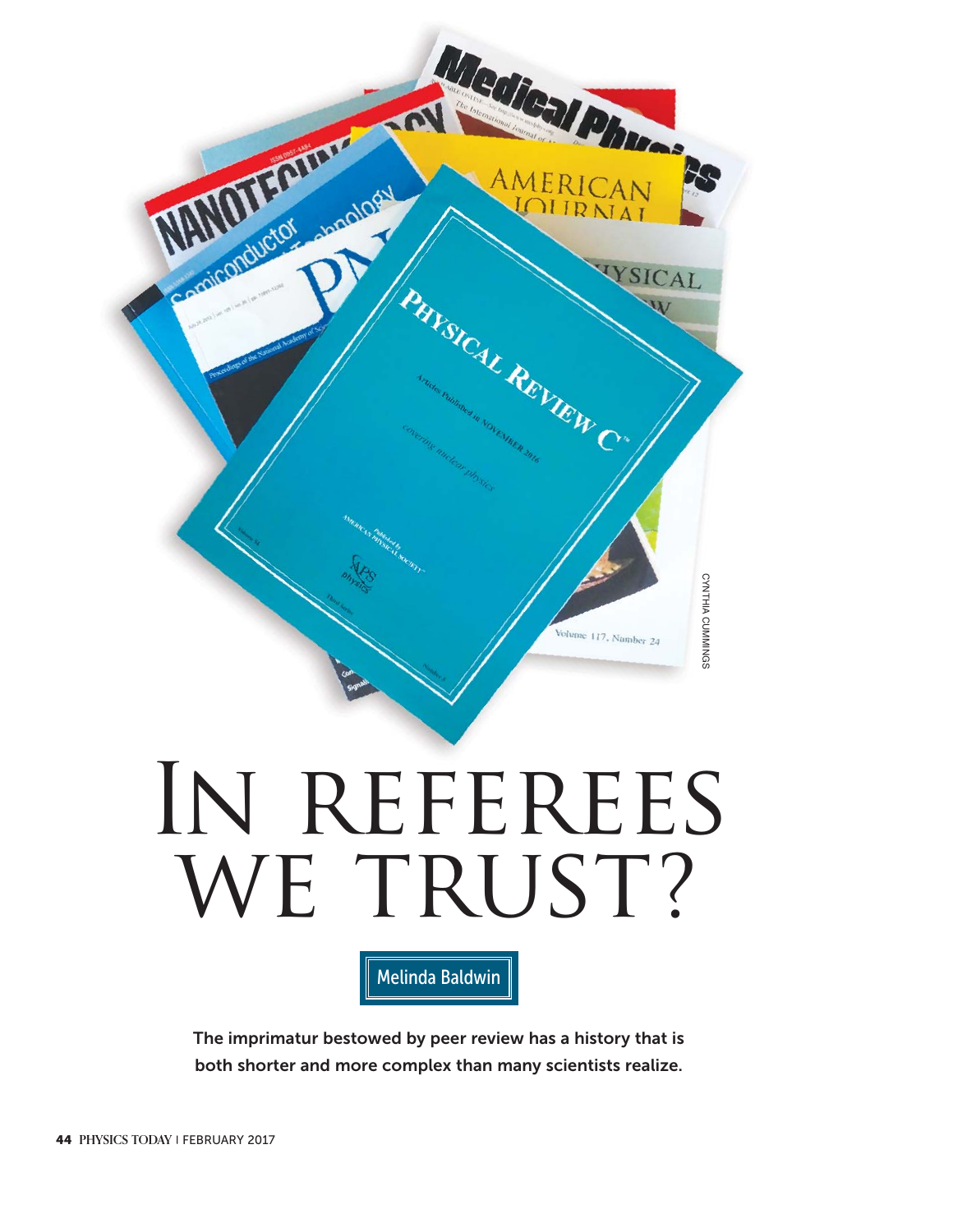**Melinda Baldwin** is PHYSICS TODAY's Books editor and the author of *Making "Nature": The History of a Scientific Journal* (University of Chicago Press, 2015).



In the early summer of 1936, Albert Einstein and<br>his assistant Nathan Rosen submitted a paper on<br>gravitational waves to *Physical Review*. In it they<br>argued that gravitational waves did not exist—a<br>controversial claim that his assistant Nathan Rosen submitted a paper on gravitational waves to *Physical Review*. In it they argued that gravitational waves did not exist—a controversial claim that went against the prevailing

scientific consensus. Six weeks after the paper's submission, *Physical Review* editor-in-chief John Torrence Tate wrote back to Einstein with a copy of a critical referee report and asked for a response to the reviewer's comments.

So far, this story will sound familiar to most PHYSICS TODAY readers. Modern scientists expect that their submissions to journals will be read and criticized and will require revision before they are admitted into the corpus of published scientific literature. Einstein, however, did not share those expectations. In fact, he was surprised and offended by the idea that his paper had been sent out for external review. (See the article by Daniel Kennefick, PHYSICS TODAY, September 2005, page 43.) In his riposte to Tate, Einstein said that he and Rosen

> had sent you our manuscript for publication and had not authorized you to show it to specialists before it is printed. I see no reason to address the in any case erroneous—comments of your anonymous expert. On the basis of this incident I prefer to publish the paper elsewhere.

Einstein kept his word. He would never again submit a research article for publication in *Physical Review*.

It might be tempting to view Einstein's reaction as a show of ego by a senior physicist who thought his fame would allow him to skip the peer review process. However, digging deeper into the history of peer review uncovers a more complicated picture. In 1936 refereeing was not a universal practice at the world's top scientific journals. It was not even a universal practice at *Physical Review*. Einstein's previous submission to that journal, the famous 1936 Einstein-Podolsky-Rosen (EPR) paper, was not sent out for referee reports despite its provocative antiquantum conclusions.

So Einstein's bafflement at receiving an anonymous report criticizing his paper was hardly inexplicable. But 80 years later, peer review is an expected and established part of publishing for scientists and scholars in almost every academic discipline.

How did this process become so ingrained in scientific life?

### The origins of journal refereeing

Many academic and popular articles about peer review assign it the same origin story. In 1665 the Royal Society gave its secretary Henry Oldenburg permission to compile *Philosophical Transactions of the Royal Society of London*, generally regarded as the world's first scientific journal. Oldenburg immediately thought it wise to gather expert opinions on the pa-

pers he wanted to publish. Thus peer review was born and was ever after a consistent part of scientific publishing.

Or was it?

That origin story appears to have its roots in a famous 1971 sociology article—Harriet Zuckerman and Robert Merton's "Patterns of evaluation in science: Institutionalization, structure and functions of the referee system."1 Zuckerman and Merton's article, based on an analysis of referee decisions at *Physical Review*, remains a foundational study of the sociology of peer review. It was so groundbreaking that PHYSICS TODAY printed a condensed version in its July 1971 issue (page 28). In crediting Oldenburg with the invention of peer review, Zuckerman and Merton implied that peer review's form and function had changed little since the 17th century.

More recent historical work, however, has called Zuckerman and Merton's history into question. In reality, Oldenburg rarely consulted outside opinions on what should be published in *Philosophical Transactions*, and he held such close control over the journal's contents that he occasionally referred to himself as its "author." There was not even a formal submission process. Oldenburg would simply print what interested him and what he thought might be of value to his readers, including not only experimental papers but secondhand accounts of others' experiments, discussions of recent books, and even his own personal correspondence.<sup>2</sup>

Although Oldenburg was indeed a pivotal figure in the history of science publishing, he was not peer review's inventor. That honor arguably belongs to William Whewell, a Cambridge University polymath who also coined the terms "physicist" and "scientist." In 1831 Whewell suggested that the Royal Society should commission written reports on papers submitted for publication in *Philosophical Transactions*. He thought those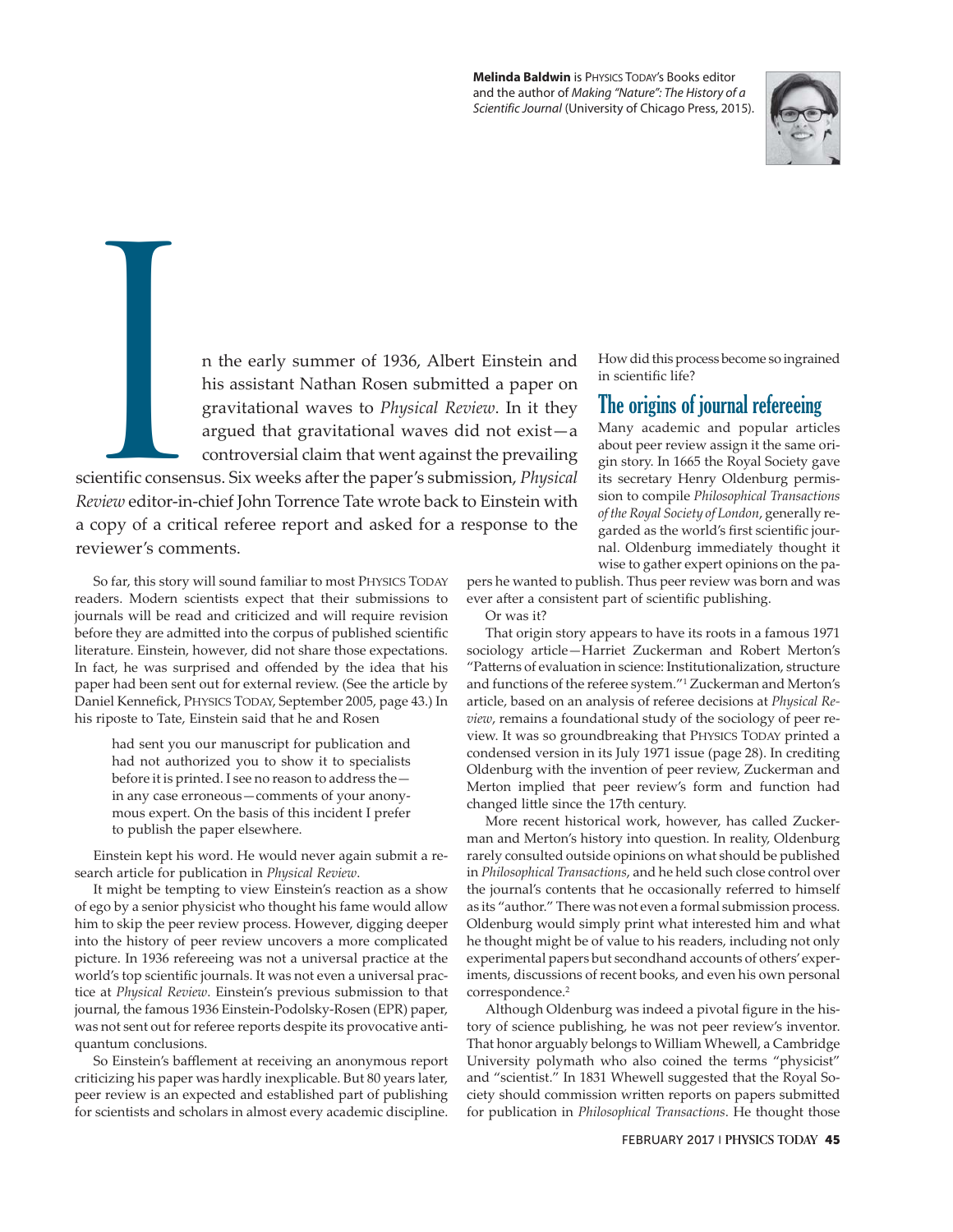# **REFEREES**

reports should then be published in the Society's new journal, *Proceedings of the Royal Society of London*, thereby fulfilling the dual purpose of fostering rich scientific discussions and providing material for the new publication.3

The Royal Society adopted Whewell's suggestion of soliciting reports but shifted quickly away from his vision of printing them for public discussion. A handful of reports did appear in *Proceedings*, but by the mid 1830s that practice had ceased. Instead, the society decided that referee opinions were mainly useful for helping it avoid printing anything embarrassing in its publications. By the mid 19th century, refereeing for *Philosophical Transactions* was almost entirely run by two secretaries, one in the physical sciences and one in the biological sciences.

The secretaries were eminent members of the society, and they each worked with an assistant secretary to arrange refereeing for the papers submitted to *Philosophical Transactions*. The referee reports came to be seen as confidential documents for the internal use of the society. For many years, they were not made available to the authors of accepted or rejected papers.

Because authors did not see the reports, there

was no real equivalent to today's common "revise and resubmit" decision. Submissions to *Philosophical Transactions* were either accepted or rejected. However, the secretaries did occasionally encourage authors of *Philosophical Transactions* papers to revise their articles before they went to print. Physicist George Gabriel Stokes, who served as the society's physical sciences secretary for more than 30 years, often suggested changes to authors via personal correspondence. Stokes would paraphrase useful comments from the *Philosophical Transactions* referees, and if Stokes himself had refereed the paper, he would often send the author a copy of his full, signed report.<sup>4</sup>

# Refereeing in the early 20th century

At the end of the 19th century, an important shift began to take place in the scientific community's view of referees. With concerns growing about the overall quality of the scientific literature, the referee was no longer simply helping protect the reputation of a scientific society or journal. Instead, the referee was increasingly seen as someone whose work was to protect the reputation and trustworthiness of the entire scientific literature, to staunch a flood of "veritable sewage thrown into the pure stream of science," as physiologist and Member of Parliament Michael Foster put it.3

By the early 20th century, refereeing procedures had spread

46 **PHYSICS TODAY** | FEBRUARY 2017

**FIGURE 1. THE ENGLISH POLYMATH WILLIAM WHEWELL** (1794–1866) proposed in 1831 that the Royal Society should collect and publish reports on *Philosophical Transactions* papers.

to most scientific societies in the English-speaking world. In theory the procedures were wide-ranging, but in practice the referees themselves tended to belong to small networks of elite scientists.<sup>5</sup> Early-20thcentury refereeing procedures were less formal than the ones we now associate with scientific journals, and authors usually did not see referee reports.

At *Physical Review*, for example, referees knew that the editor would paraphrase their comments for authors and often submitted brief, casual, and occasionally sarcastic reports. Frequent referee Howard P. Robertson (1903–61) once suggested that a paper could be improved "if it were written in invisible ink." It was not until 1935 that *Physical Review* offered referees a standard questionnaire about papers. And not until the 1960s did

systematic refereeing for all papers become an official policy.6

Commercial journals printed by for-profit publishers were even less likely to employ systematic refereeing before the Cold War. Indeed, publications like the *Philosophical Magazine* or *Nature* would continue to keep editorial deliberations in-house well into the 20th century. Those periodicals placed a high value on printing is-

sues quickly, and many were run by ambitious editors who saw little reason to consult anyone outside a small circle of trusted advisers to decide whether or not a paper was good.

Likewise, many prominent journals outside the Englishspeaking world relied heavily on the judgment of their editors to select content. Such journals often counted some of the country's most respected scientists among their editorial staff. For instance, Max Planck was a longtime member of the editorial board at the revered physics journal *Annalen der Physik*. Few physicists would have questioned Planck's ability to decide, with or without any outside opinions, which papers belonged in *Annalen*.

The story of external refereeing at grant organizations is similar to the story for journal refereeing. Private grant organizations such as the Rockefeller Foundation generally left funding decisions in the hands of trusted middle managers long after World War I.<sup>7</sup> Grant organizations associated with governments or scientific societies were more likely to use external refereeing, although the practice was by no means universal.

When the US government formed the National Institutes of Health in 1948, NIH's division of research grants initially evaluated grant applications with little or no consultation with outside referees. Instead, small "study sections" composed of NIHaffiliated scientific experts were the first to review proposals.

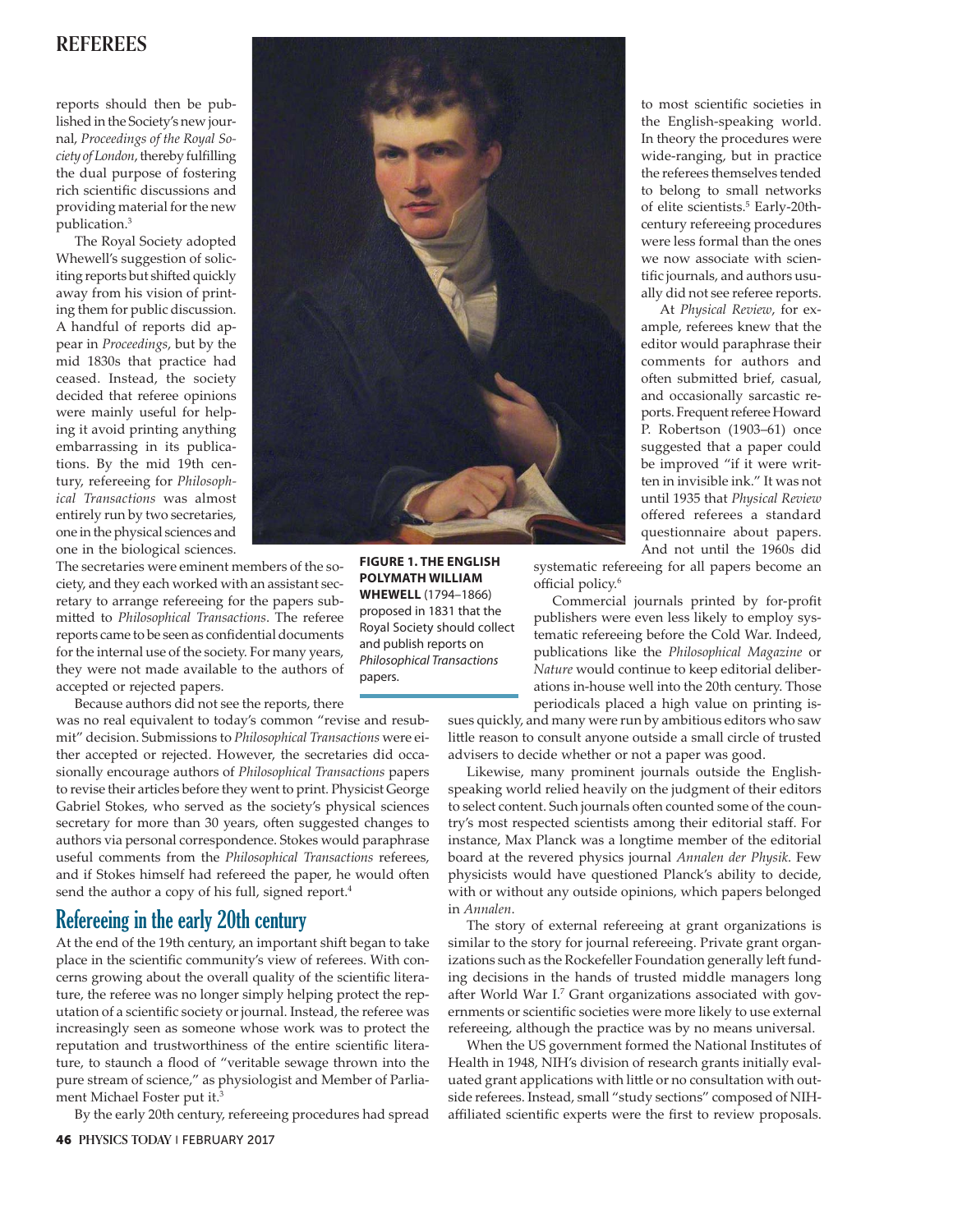Final authority over funding decisions rested with institute directors—the heads of NIH's constituent institutions, such as the National Cancer Institute.

The National Science Foundation, established by federal law in 1950, was more reliant than NIH was on outside experts for opinions on proposals. Some proposals were sent out ad hoc for mail review: Copies of the proposal were mailed to scientists who submitted their comments by return mail. Other proposals were evaluated by special panels of experts assembled in Washington, DC.

As was the case with NIH, however, decisions about funding at NSF were largely in the hands of NSF employees. Directors were responsible for deciding which proposals to fund, and referee opinions were seen as only one piece of their decision—an important piece, but not the determining factor for whether NSF would award or withhold funding. Furthermore, at both NSF and NIH, referee reports were

not shared with grant applicants. Scientists who submitted proposals would receive only a short summary prepared by a government employee that stated the major reasons for acceptance or rejection.

Before the Cold War, journals or grant organizations that eschewed refereeing or placed significant power in the hands of editors and di-

rectors were not seen as less reliable or less scientific than ones that depended on referees. And the story of Einstein's clash with *Physical Review* shows that researchers who were accustomed to editors or foundation directors making decisions did not necessarily see external refereeing as a superior system. Why, after all, should an author trust the word of an anonymous referee rather than a respected editor or program director who was willing to sign his name to his remarks?

#### Public trust and peer review

The term "peer review" first began to appear in the scientific press in the 1960s. Interestingly, the term does not seem to have originated at journals. Instead, "peer review" was originally used to describe review committees at grant organizationsmost often NIH-and in the medical community.

"Peer review means different things to different people," physician and researcher Irvine H. Page explained in a 1973 editorial for the *Journal of the American Medical Association*. He continued:

To most American physicians it means PSRO [the Professional Standards Review Organization, which reviewed compliance with American Medicare laws], to the British House of Lords it means Peers examining other Peers for moral turpitude, and to the scientific community, it means Study Sections and Councils that determine a grantee's financial and possibly research future.<sup>8</sup>



**FIGURE 2. DEMOCRATIC SENATOR WILLIAM PROXMIRE** (1915–2005) was a vocal critic of NSF in the 1970s and a master of the acerbic press release. (Image reproduced by permission of the Wisconsin Historical Society.)

Significantly, journal refereeing was not one of the definitions Page offered, although scientists and editors slowly adopted the term for that purpose over the course of the 1970s.

One episode that brought the term into more common use was a 1975 controversy about funding at NSF—a controversy that would both highlight and solidify peer re-

view's increasing importance to the research community. Scientists in the US, particularly physicists, entered the Cold War riding on the success of the Manhattan Project. By 1953 US government spending on science had increased by a factor of 25 from its prewar numbers—and science's public profile only increased after the Soviet Union beat the US into space with the launch of *Sputnik* in 1957.9

The US enthusiasm for science funding proved finite, however. As early as 1966, a study by the Department of Defense concluded that DoD spending on basic research had not yielded significant progress on the department's goals, such as new weapons. The study was published in a document called the Project Hindsight report, whose findings caused some legislators and commentators to begin questioning scientific spending more broadly. Project Hindsight was an early hint that the social and financial status scientists had acquired in the early Cold War might be at risk.

By 1975 the Cold War had entered a relatively calm period of official détente between the two superpowers. The goal of keeping up with the USSR seemed less crucial. Furthermore, the US was suffering from an economic crisis. Oil and gas supplies shrank when several major oil-producing countries refused to sell oil to the US in retaliation for the country's support for Israel in the 1973 Arab–Israeli war. Economic growth stalled. Inflation and unemployment soared. With Congress under pressure to trim expenditures from dwindling tax revenues, a handful of lawmakers set their sights on NSF.

The most prominent NSF opponent was Senator William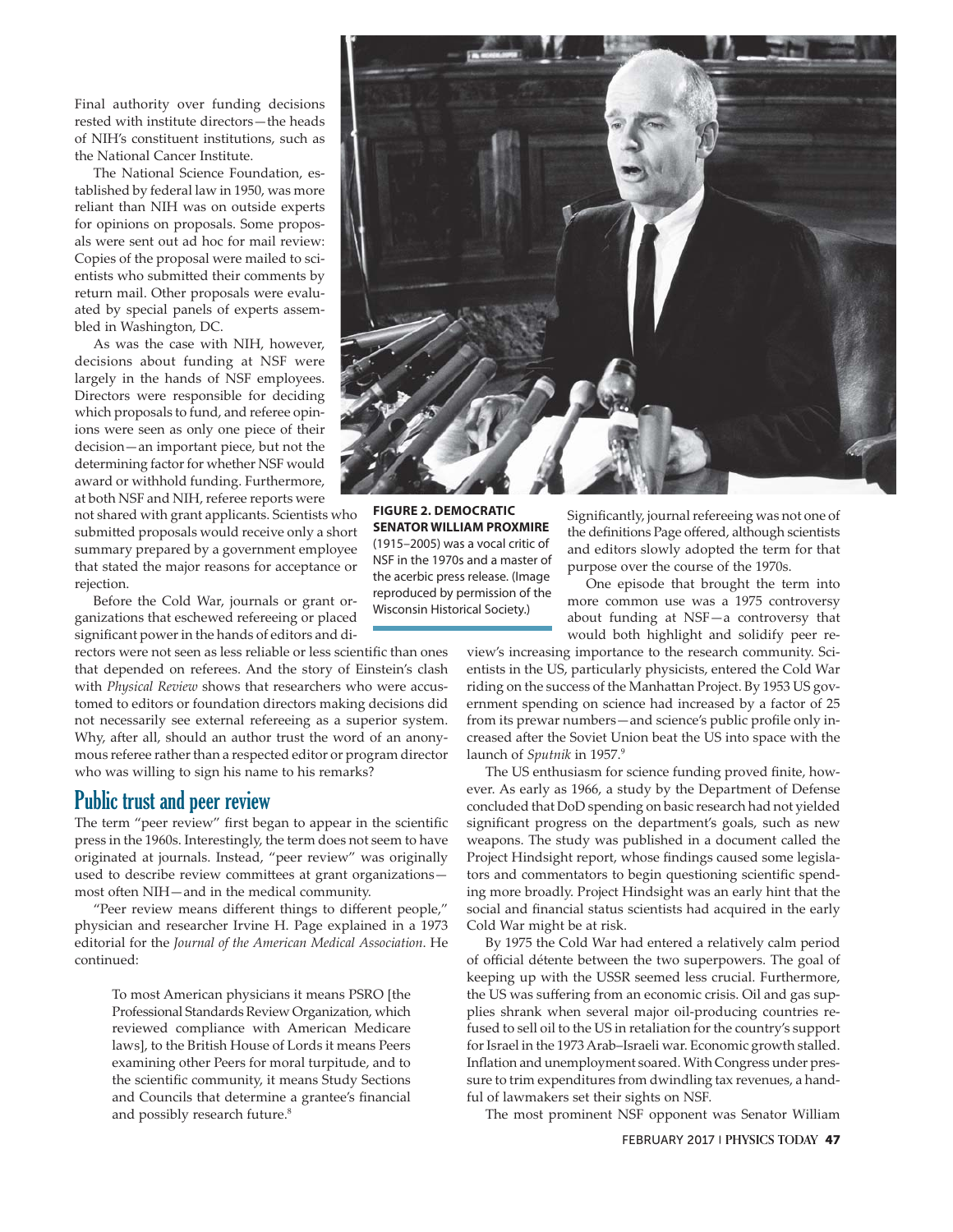### **REFEREES**

Proxmire, a colorful Wisconsin Democrat with a knack for publicity. In March 1975 Proxmire began issuing his famous Golden Fleece Award, which he gave to the government project that he deemed the month's worst use of taxpayer money. The first two Golden Fleece Awards went to NSF projects: a University of Wisconsin sociological study about interpersonal attraction and psychologist Ronald Hutchinson's work on why humans, rats, and monkeys clench their jaws in moments of stress. Proxmire called on NSF to "get out of the love racket" and declared that Hutchinson's "nonsense" had "made a monkey out of the American taxpayer."

Meanwhile, an ambitious Republican congressman named John Conlan began criticizing NSF's spending on its education programs, particularly Man: A Course of Study (MACOS) and the Individualized Science Instructional System (ISIS). MACOS was a social sciences curriculum that had been controversial since the early 1970s in Conlan's home state of Arizona, where critics claimed that it promoted moral relativism. ISIS, a program aimed at fourth-graders, was accused of being too explicit about reproductive education.

In his quest to discover why MACOS and ISIS had received government funding, Conlan came into conflict with NSF leadership, including the foundation's director, H. Guyford Stever. Conlan requested full copies of NSF's referee reports, along with the names of the reviewers. Stever replied that referees submitted their reports under an "implied promise of confidentiality" and that releasing the text of the reports or the names of the reviewers would violate NSF policy. Conlan, however, was not persuaded.

I would again remind you that I am a Member of Congress on a Committee charged with the oversight of the National Science Foundation.... Consequently, I do again demand that you make available the peer reviewer comments originally demanded by me—in their original and complete form, not paraphrased.10

The public debate and private exchanges over NSF grants led to the National Science Foundation Peer Review Special Oversight Hearings, held before the House subcommittee on science, research, and technology in July 1975. Over the course of six days, Congressional questioners and witnesses discussed NSF's peer review process at length.

In his testimony, Conlan argued that NSF's system placed too much decision-making power in the hands of NSF directors, and did not give enough weight to referee reports. He claimed that the only way to hold the foundation accountable was to make referee reports public, along with the names of the referees.

The NSF team came to the hearing prepared to make changes in response to the criticisms. Director Stever announced that as of 1 January 1976, applicants would be given full copies of their referee reports instead of just the summaries. However, Stever insisted that referees must remain anonymous to ensure their candor. NSF leaders also indicated that in the future, a new audit office would ensure that directors were placing appropriate weight on positive and negative referee reports—in

11 Cavendish frescent Bath, Somenel  $11/4/73$ dea Sir, Do Kowalenskys Essay "authe Osteology of  $873$ the Hyppolamida" is in my 1 Les the lincoledge of a most espalar potam! and definet sugest. The 1,2,3.4 may helpt to condensed with Transactions, as a really Warnaclans intribution to ratuable contribution of five, me container mind information, phi Section Boyal Le of hummons depour in an electric spack which is most important in connection with The change produced in the special of an element by change of the

**FIGURE 3. SEVERAL SHORT, HANDWRITTEN REFEREE REPORTS** submitted to the Royal Society in 1873. It was common for referees to simply recommend publication or rejection with only a few explanatory comments. These reports would not have been seen by

the paper's author. (Image reproduced by permission of the Royal Society Library and Archives, item RR\_7\_176.)

other words, placing more decision-making power in the hands of referees.

Following the hearings, NSF's education programs were significantly downsized, and funding for MACOS and ISIS was almost entirely eliminated. However, NSF's peer review reforms quieted the fiercest criticisms, at least temporarily, and the controversy soon faded from public view. Proxmire, meanwhile, became embroiled in a lawsuit when Golden Fleece